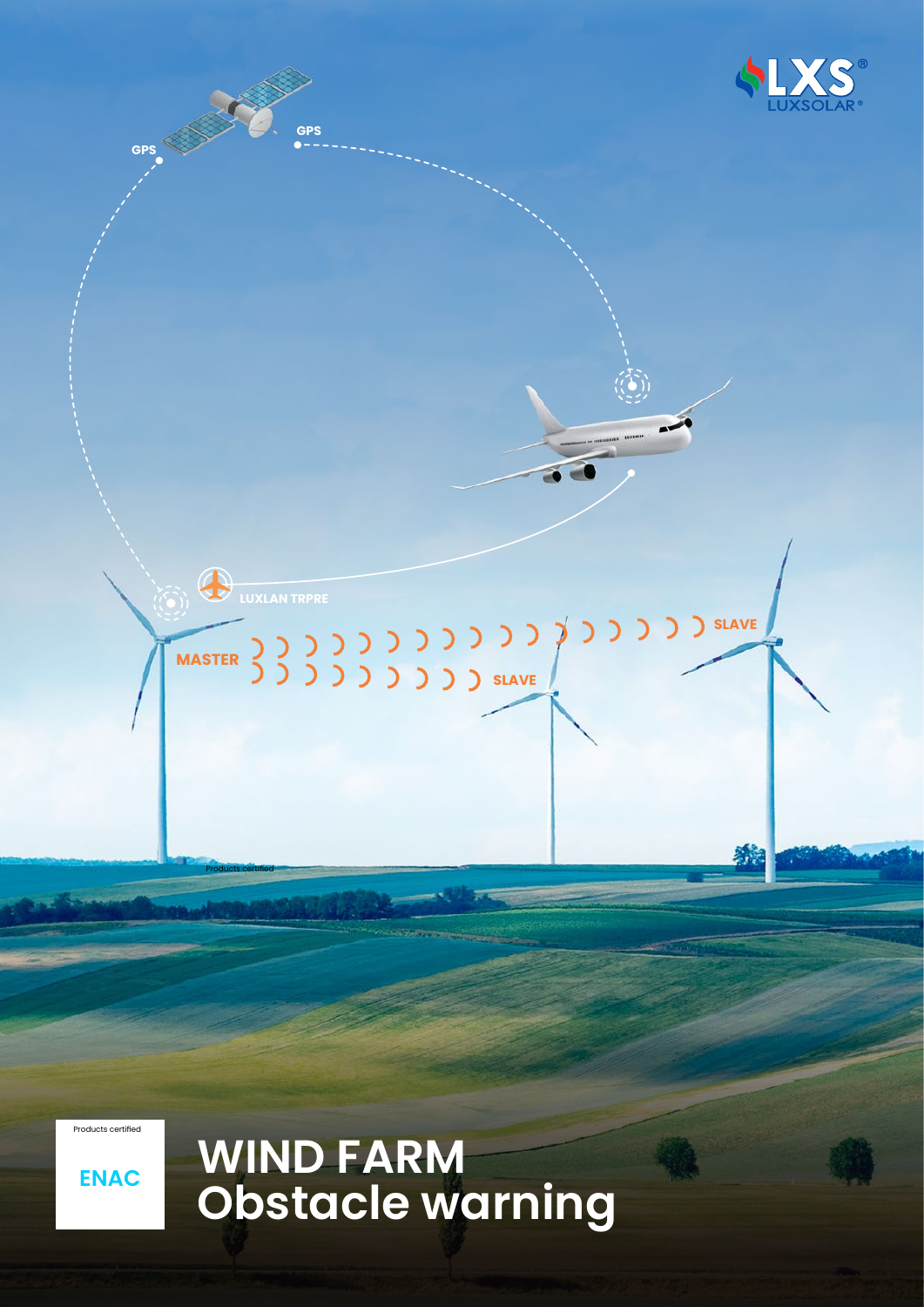

Clean energy progress is based both on renewable energy sources and respectful local inhabitants life conditions.

Cosiderable attention has recently been paid to the issue of light pollution in urban environment, especially in local settlements. **From 31st December 2022 it will be mandatory to switch off AWL-Aircraft Warning Lights devices with no presence of any aicrafts in enclosed airspace.**

**LUXSOLAR AWLs are the only ones on the market to have intergrated transponder-Cloud.**

### **Aircraft Warning**

**From 31st December 2021 the use of Transponder** equipment on board of any aircraft at night has become mandatory. LUXSOLAR AWL installed on wind pylons will be equipped with Transponder receiver capable of acquiring approaching aircraft data.

Specific electronical system will process the acquired data and control AWL switching on/off calculating the distance and the approach/departure speed of the aircraft. Moreover remote failure signal is provided.

#### **LUXSOLAR has given priority to compliance wih regulations obtaining:**

- Light pollution drastic reduction
- Power consumption reduction
- Material consumption reduction
- Increase AWL life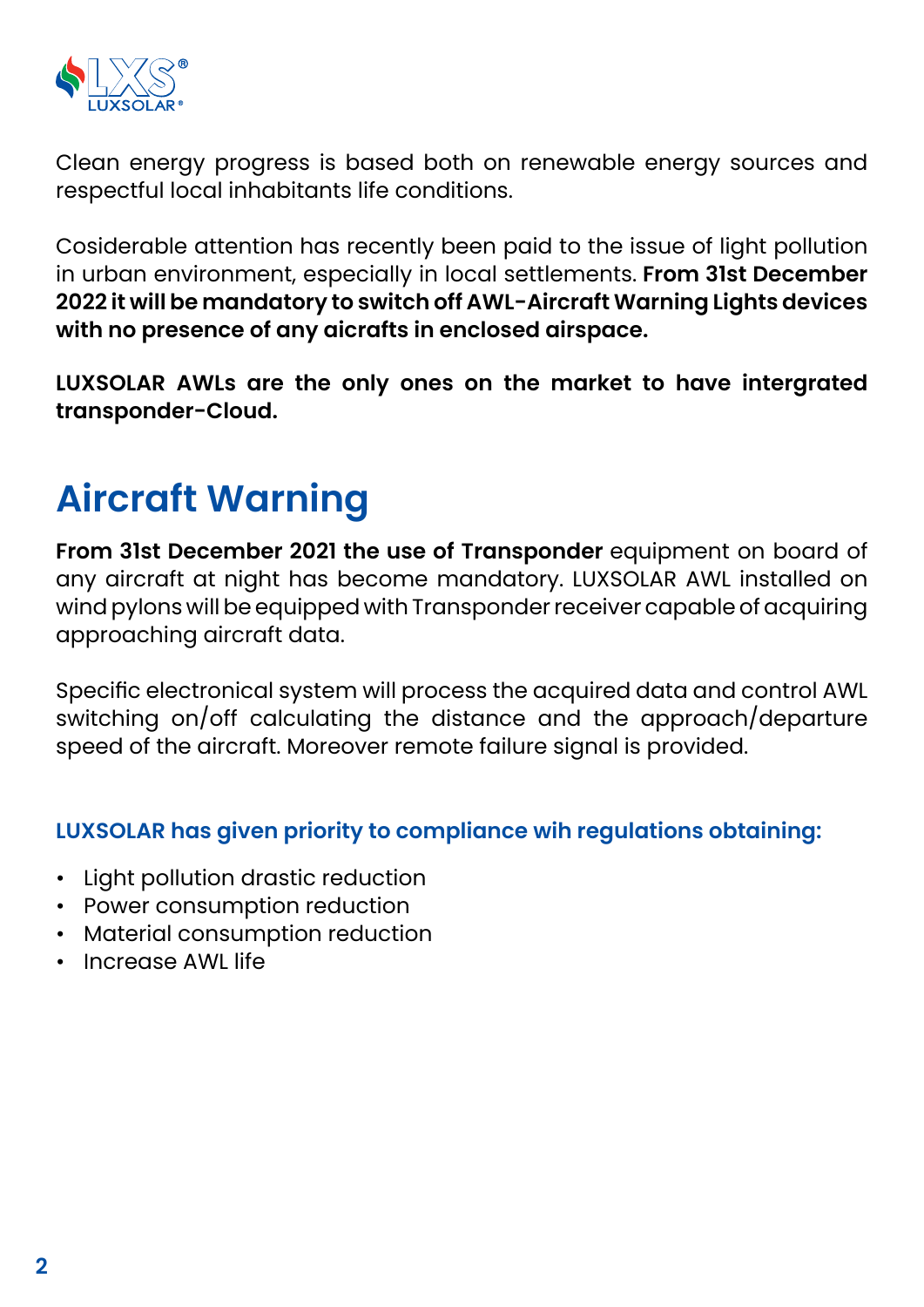## **LUXSOLAR obstacle warning devices**





#### **LUXLAN TRPRE**

It is an AWL integrated system capable of acquiring data from approaching aircraft. If the distance between aircraft and obstacle is less than a set limit, AWL will switch on. If the distance in more than a set limit, AWL will remain off or switched off.



#### **LUXLAN RD10**

It is an AWL integrated system installed on primary wind generator (MASTER) capable of setting proper AWL functioning mode on secondary wind generators (SLAVE).



#### **LUXLAN HIWR**

It is an AWL integrated CLOUD system installed on primary wind generator (MASTER) capable of communicating system status and functioning to user through LUXSOLAR web page.



#### **LUXLAN INTF**

It is an interface system capable of retrofitting AWL pre-installed on wind generator, in order to obtain regulation compliance. INTF is installed on MASTER generators.

**In the case of a wind farm, these communicatione devices do not necessarily have to be installed on all individual generators. It is possible to equip only generators locates on peripheral sides.**

**LUXSOLAR** specialists are at your disponsal for support in wind generators AWL system choice.

**Martina Sansone: led@luxsolar.com | Andrea Usai: phone. +39 389 6463223**